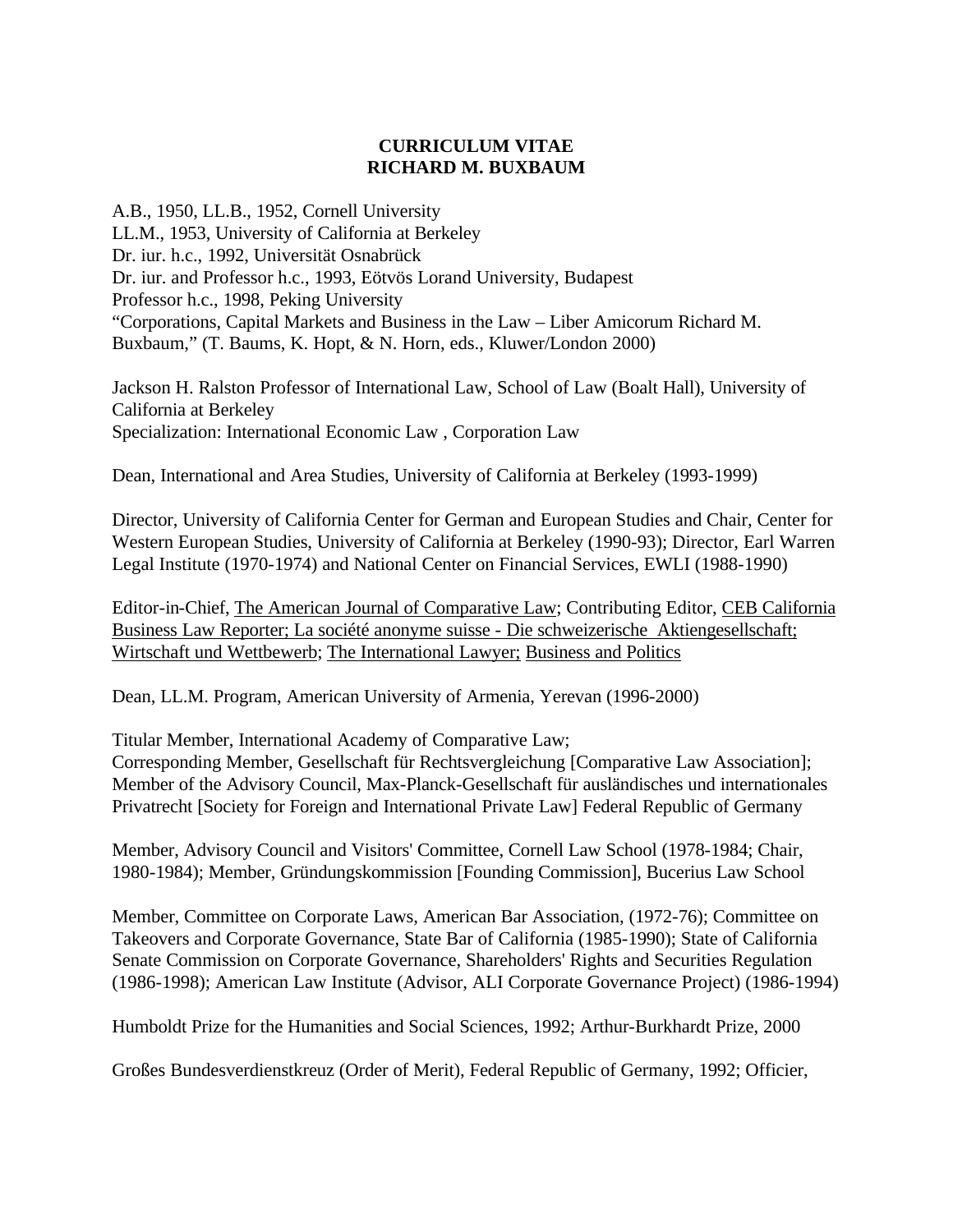Ordre des Arts et Lettres, France, 1996; Comendador, Ordem de Rio Branco, Brazil, 1998

Richard M. Buxbaum -- Bibliography

#### Books, Monographs, and Pamphlets

R. M. Buxbaum, G. Hertig, A. Hirsch, & K. J. Hopt (eds.), European Economic and Business Law (Berlin/New York 1996)

T. Baums, R. M. Buxbaum, & K. J. Hopt (eds.), Institutional Investors and Corporate Governance (Berlin/New York 1994)

R. M. Buxbaum, G. Hertig, A. Hirsch & K. J. Hopt (eds.), European Business Law (Berlin/New York 1991)

R. M. Buxbaum & K. Hendley (eds.), The Soviet Sobranie of Laws (Berkeley 1991) (UC Berkeley International and Area Studies, Research Series, No. 78)

R. M. Buxbaum & K. J. Hopt, Legal Harmonization and the Business Enterprise (Berlin/New York 1988) (Volume 4, European University Institute, Integration Through Law)

R. M. Buxbaum, A Legal Perspective On Korean-United States Trade And Investment Relationships (Seoul 1987)

T. M. Lubis & R. M. Buxbaum (eds.), Peranan Hukum Dalam Perekonomian Di Negara Berkembang (Jakarta 1986)

R. W. Jennings & R. M. Buxbaum, Corporations -- Cases and Materials (5th ed., St. Paul 1979) (4th ed., Chicago 1968, with 1972 and 1975 Supplements, with N. D. Lattin)

R. M. Buxbaum, Die Bedeutung der privaten Klage als Mittel zur Durchsetzung wirtschaftspolitischer Rechtsnormen (Karlsruhe 1972)

# **Book Chapters and Articles**

"Back to the Future? From 'Centros' to the 'Überlagerungstheorie'," in Festschrift für Otto Sandrock zum 70. Geburtstag 149 (K. Berger, W. Ebke, S. Elsing, B. Großfeld & G. Kühne, eds., Heidelberg 2000)

[with Crawford and Singhof] ANeue Entwicklungen im Bereich der Forderungsabtretung zu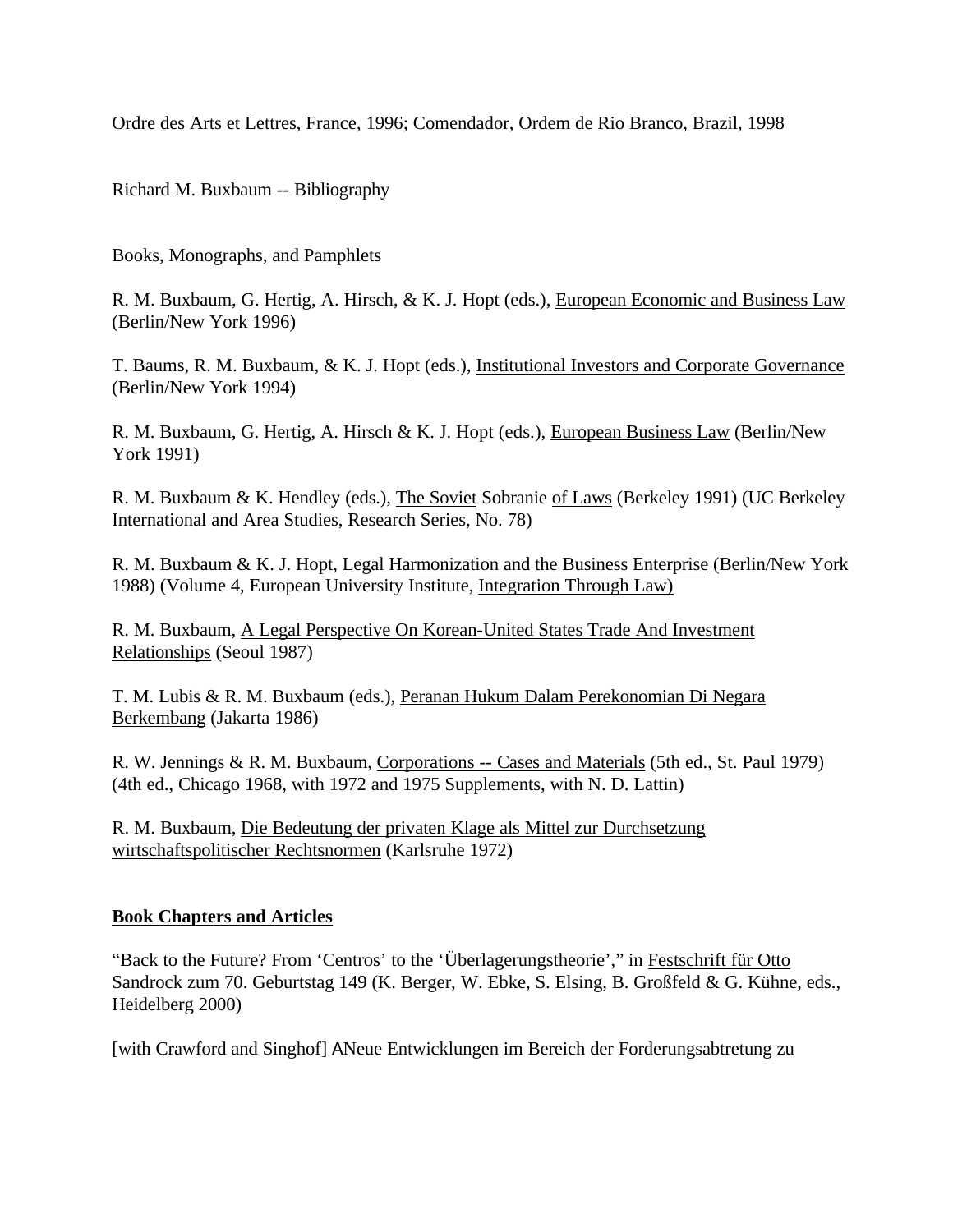Sicherungszwecken in den Vereinigen Staaten von Amerika,@ in Die Forderungsabtretung, insbesondere zur Kreditsicherung, in ausländischen Rechtsordnungen 791 (W. Hadding & U. H. Schneider, eds., Berlin 1999)

"Western Support of Law-Reform and Codification Efforts of the Countries of the Former Socialist Bloc as Seen from the United States' Viewpoint," in Systemtransformation in Mittel- und Osteuropa und ihre Folgen für Banken, Börsen und Kreditsicherheiten 53 (U. Drobnig et al., eds., Tübingen 1998)

"Corporate Governance and Corporate Monitoring -- The Whys and Hows," Vol. 6, Australian Journal of Corporate Law 309 (1996)

"Die Leitung von Gesellschaften -- Strukturelle Reformen im amerikanischen und deutschen Gesellschaftsrecht," in Corporate Governance 65 (D. Feddersen, P. Hommelhoff & U. H. Schneider, eds., Cologne 1996)

AModernization, Codification, and Harmonization: The Influence of the Economic Law of the European Union on Law Reform in the Former Socialist Bloc,@ in R. M. Buxbaum, G. Hertig, A. Hirsch, & K. J. Hopt (eds.), European Economic and Business Law (Berlin/New York 1996) 125

"Die Rechtsvergleichung zwischen nationalem Staat und internationaler Wirtschaft," Vol. 60, Rabels Zeitschrift 201 (1996)

"Responsibilities of Transnational Corporations to Host Nations," in Current Legal Issues in the Internationalization of Business Enterprises 48 (L. L. Heng et al., eds., Singapore 1996)

"Is the Uniform Commercial Code a Code?," in Rechtsrealismus, multikulturelle Gesellschaft und Handelsrecht 197 (U. Drobnig & M. Rehbinder, eds., Berlin 1994)

"Delaware Supreme Court Finds the State-of-Incorporation Version of the Internal Affairs Doctrine Embedded in the United States Constitution," Vol. 15, CEB California Business Law Rep. 173 (1994)

"Is `Network' a Legal Concept?," Vol. 149, JITE -- Journal of Institutional and Theoretical Economics 698 (1994)

"Comparative Aspects of Institutional Investment and Corporate Governance," in Institutional Investors and Corporate Governance 3 (T. Baums, R. M. Buxbaum & K. J. Hopt, eds., Berlin/New York 1994)

"The New Anti-Corporate Bias in American Farm Law," Vol. 43, Zeitschrift für das gesamte Genossenschaftswesen 296 (1993)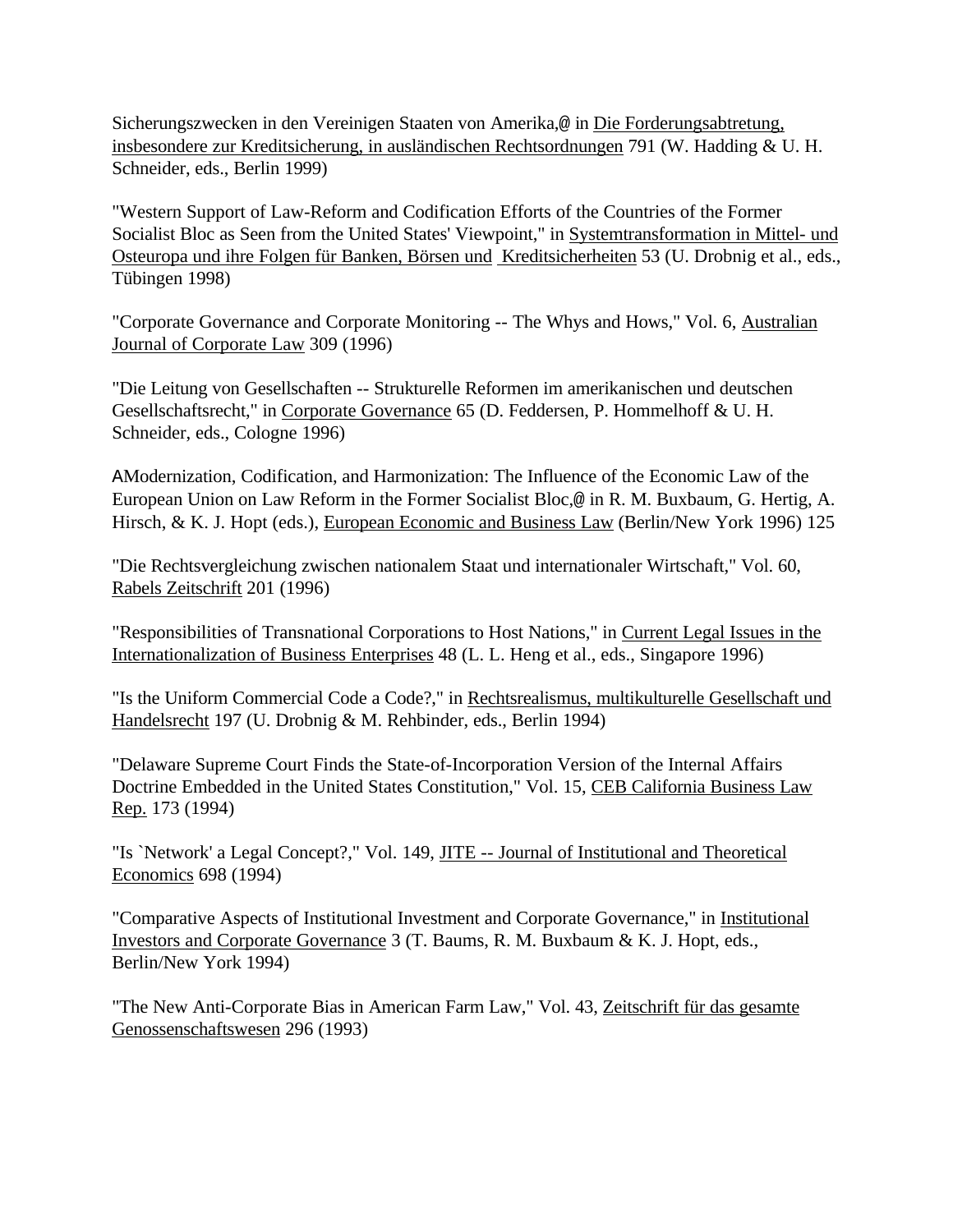"The Provenance of No-Par Stock: A Comparative History," in The Reception of Continental Ideas in the Common Law World 1820-1920 99 (M. Reimann, ed., Berlin 1993)

"Rechtsvergleichung jenseits des Nationalstaats," in Ansprachen aus Anlaß der Ehrenpromotion von Prof. Dr. h.c. Richard M. Buxbaum 25 (Fachbereich Rechtswissenschaften der Universität Osnabrück, ed., Cologne 1993)

"Defenses against takeover bids: United States Law," in Öffentliche Übernahmeangebote 55 (K. Kreuzer, ed., Baden-Baden 1992)

"Comment" (to C. Kirchner, "Privatization Plans of Central and Eastern European States,") Vol. 148, JITE -- Journal of Institutional and Theoretical Economics 24 (1992)

"Institutional Owners and Corporate Managers: A Comparative Perspective," Vol. 57, Brooklyn Law Rev. 1 (1991) (Fourth Abraham L. Pomerantz Lecture)

[with Klaus Hopt] "Legal Harmonization and the Business Enterprise Revisited," in European Business Law 391 (R. M. Buxbaum, G. Hertig, A. Hirsch & K. J. Hopt, eds., Berlin/New York 1991)

"The Duty of Care and the Business Judgment Rule in American Law -- Recent Developments and Current Problems," in Die Haftung der Leitungsorgane von Kapitalgesellschaften 79 (K. Kreuzer, ed., Baden-Baden 1991)

"The Sobranie: A Postscript," in The Soviet Sobranie of Laws 211 (R. Buxbaum & K. Hendley, eds., Berkeley 1991)

"The Two Functions and Four Bases of Modern Enterprise Legislation," in Questions of Civil Law Codification 17 (A. Harmathy and A. Németh, eds., Budapest 1990)

"Commercial Law -- Single Shareholder Company," in U.S. Law in an Era of Democratization 251 (J. N. Hazard & W. J. Wagner, eds., Berkeley 1990)

"Institutional Ownership and the Restructuring of Corporations," in Festschrift für Ernst Steindorff 7 (J. Baur, K. Hopt, & K. Mailänder, eds., Berlin 1990)

"Recent Legislation Affecting California Corporations," Vol. 11, CEB Calif. Bus. Law Rep. 179 (1990)

"Enforcement of United States Antitrust Laws During the Reagan Administration: Review and Prospects," Vol. 39, Wirtschaft und Wettbewerb 566 (1989)

"Recent Legislation Affecting California Corporations," Vol. 10, CEB Calif. Bus. Law Rep. 143 (1989)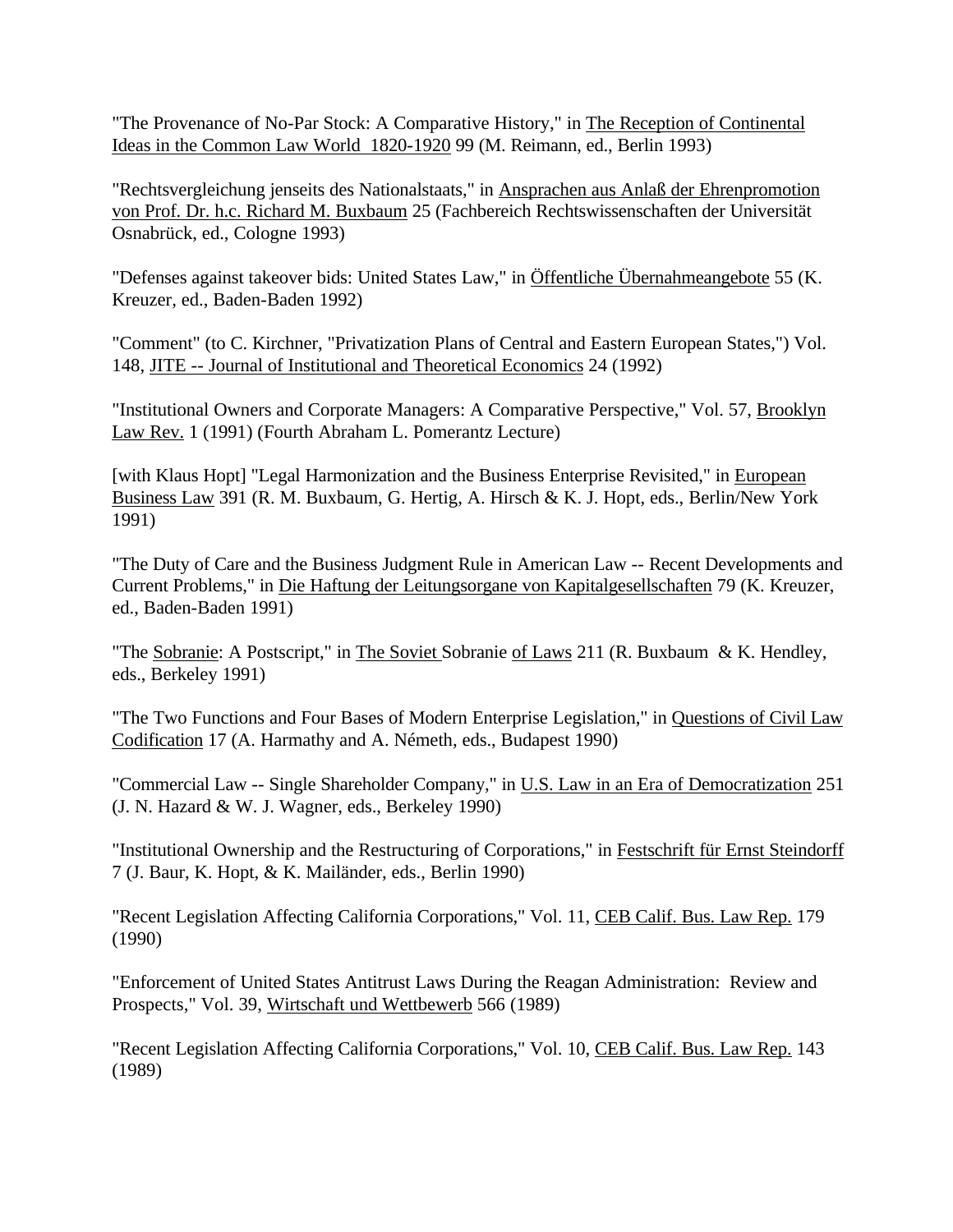"The Effect of Foreign Moratorium Orders on Bank Loans and Certificates of Deposit: The Act of State Defense," in Prospects for International Lending and Reschedulings Ch. 27 (J. Norton, ed., New York 1988)

"The Origins of the American 'Internal Affairs' Rule in the Corporate Conflict of Laws," Festschrift für Gerhard Kegel zum 75. Geburtstag 29 (H.-J. Musielak & K. Schurig, eds., Stuttgart 1987)

"Legal Issues Concerning the Financial Aspects of Joint Ventures with Nonmarket Economy Firms," Vol. 2, ICSID Rev.-FILJ 66 (1987)

"The Threatened Constitutionalization of the Internal Affairs Doctrine in Corporation Law," Vol. 75, California Law Rev. 29 (1987)

"Juridification and Legitimation Problems in American Enterprise Law," Juridification of Social Spheres 241 (G. Teubner, ed., Berlin 1987)

"Statutory Appraisal Is Exclusive Remedy for Shareholder Alleging Fraud and Breach of Fiduciary Duty by Principals of Merging Company," Vol. 8, CEB Calif. Bus. Law Rep. 239 (1987)

"The Role of Public International Law in International Business Transactions," Public International Law and the Future World Order -- Liber Amicorum in Honor of A. J. Thomas, Jr. Ch. 16 (J. Norton, ed., Littleton, Colorado 1987)

"Introduction" [Symposium on International Commercial Arbitration], Vol. 4, Int'l Tax & Bus. Law<sub>2</sub> 205 (1986).

[with Craig Etlin] "Limited Partners' Liability for Impermissible Control Activity Under the Revised California Limited Partnership Statute," Vol. 16, Southwestern Law Rev. 535 (1986)

"Wirtschaftsrecht in den Vereinigten Staaten von Amerika," in Theoretische Fragen des Wirtschaftsrechts 129 (G. Eörsi & T. Sarkozy, eds., Budapest 1986).

"The Framework for Business Enterprise in the European Community," in European Economic Community: Trade and Investment II-1 (J.J. Norton, ed., New York 1986)

"Enterprise Form and Economic Function: A View from the United States of America," in Vol. I, The Legal Structure of the Enterprise 23 (F. Madl, ed., Budapest 1986)

[with James Crawford] "Wirksamkeitsvoraussetzungen für Forderungsabretungen, insbesondere zu Sicherungszwecken, in den Vereinigten Staaten von Amerika," in Die Forderungsabretung, insbesondere zur Kreditsicherung, in der Bundesrepublik Deutschland und in ausländischen Rechtsordnungen Vol. 335 (W. Hadding & U. Schneider, eds., Berlin 1986)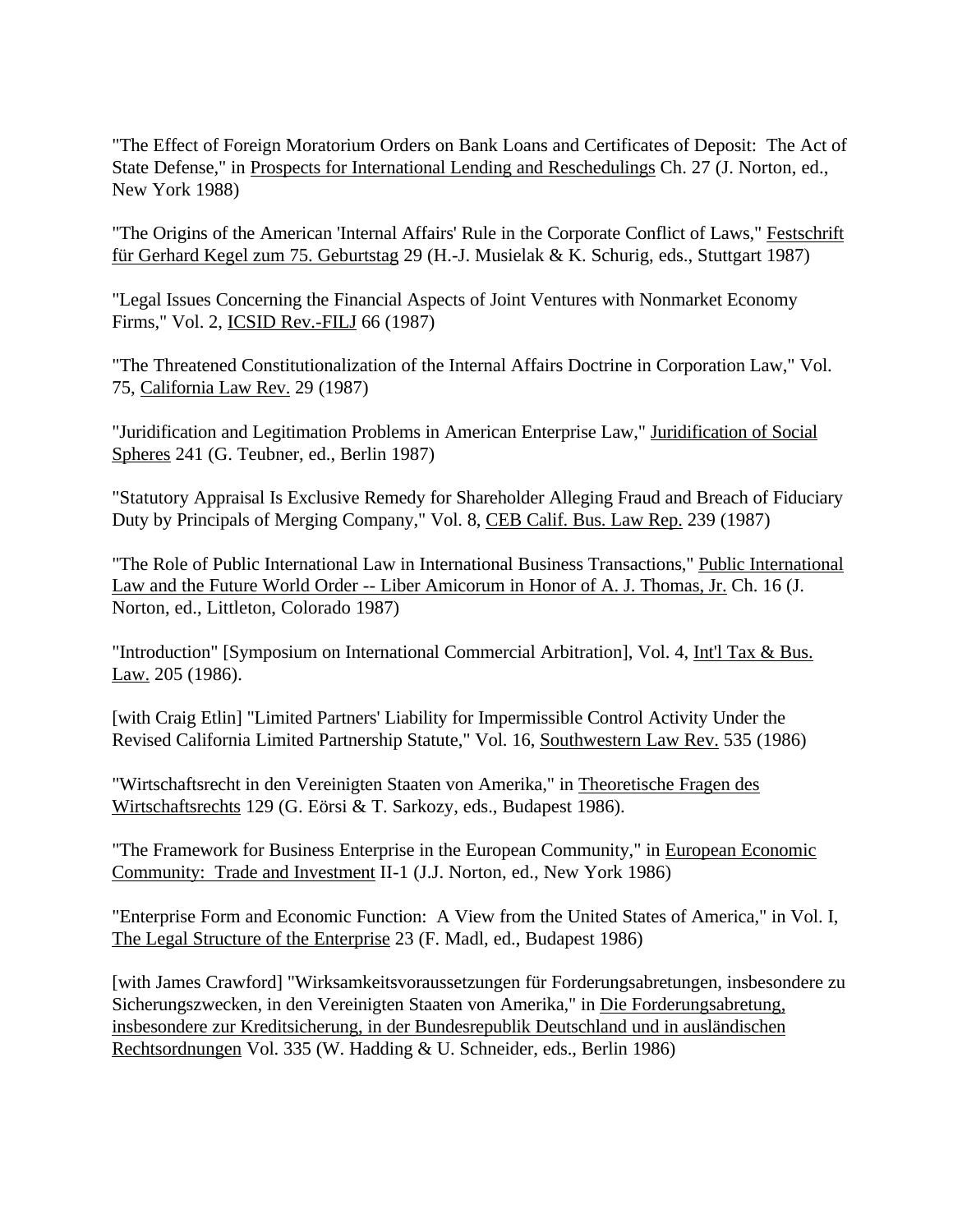[with Craig Etlin] "Sec. 15637 of the Limited Partnership Act: Partnership Meetings," Vol. 9, Bus. Law News 28 (1986)

"The Challenged Introduction of Nonvoting Common Stock to California," Vol. 7, CEB Calif. Bus. Law Rep. 222 (1986)

"Federal Aspects of Corporate Law and Economic Theory," in Contract and Organisation: Legal Analysis in the Light of Economic and Social Theory 274 (T. Daintith & G. Teubner, eds., Berlin 1986)

"Buy-Outs Under Corporations Code '2000: The Voluntary Dissolution Conundrum," Vol. 7, CEB Calif. Bus. Law Rep. 166 (1986)

"The Internal Division of Powers in Corporate Governance," Vol. 73, California Law Rev. 1671 (1985) (reprinted in Vol. 13, Canada-United Law Journal 391 (1988))

"Appraisal of Shares for the Statutory Buy-Out of a Close Corporation in Dissolution," 7 CEB Calif. Bus. Law Rep. 92 (1985)

[with Stefan A. Riesenfeld] "Investment Codes", Vol. 8, Encyclopedia of Public International Law 344 (1985)

[with Craig Etlin] "The Recapture of Partners' Distributions Under the New Limited Partnership Act," Vol. 8, Bus. Law News 33 (1985)

"Modification and Adaptation of Contracts: American Legal Developments", in Adaptation and Renegotiation of Contracts in International Trade and Finance 31 (N. Horn, ed., Deventer 1985)

"Summer Lightning Out of Delaware: Smith v Van Gorkom and the Business Judgment Rule," 6 CEB Calif. Bus. Law Rep. 219 (1985)

"The Law of the Jungle Meets the Law of the Ninth Circuit: Court Holds That California Law Requires Board to Honor Merger Contract," 6 CEB Calif. Bus. Law Rep. 117 (1984)

"Federalism and Company Law", Vol. 82, Michigan L.Rev. 1163 (1984)

"Understanding California's new limited partnership act," Vol. 4, Calif. Lawyer 13 (1984)

"Corporate Derivative Litigation: Delaware Drops the Other Shoe," 6 CEB Calif. Bus. Law Rep. 8 (1984)

"Corporate Legitimacy, Economic Theory, and Legal Doctrine," Vol. 45, Ohio State Law Journal 515 (1984)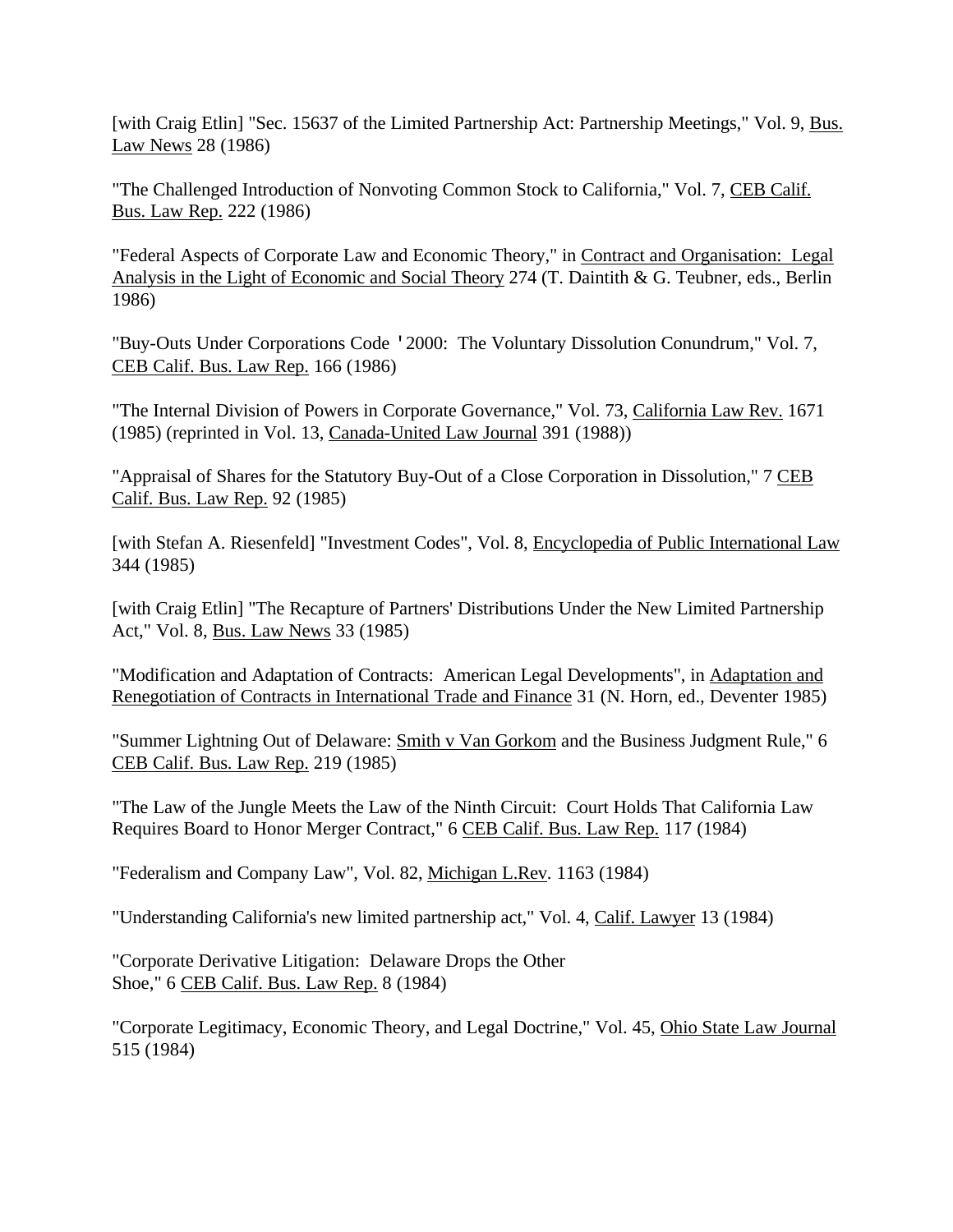"Extension of Parent Company Shareholders' Rights to Participate in the Governance of Subsidiaries", Vol. 36, American Journal of Comparative Law 511 (1983)

"The Application of California Corporation Law to Pseudo-Foreign Corporations," Vol. 4, CEB Calif. Bus. Law Rep. 109 (1983)

[with Uwe Schneider] "Die Fortentwicklung der Aktionärsklage und der Konzernklage im amerikanischen Recht," Vol. 11, Zeitschrift für Unternehmens- und Gesellschaftsrecht 199 (l982)

"New Approaches to Derivative Litigation," Vol. 3, CEB Calif. Bus. Law Rep. 45 (1981)

"Conflict-of-Interests Statutes and the Need for a Demand on Directors in Derivative Actions," Vol. 68, California Law Rev. 1122 (1980) (reprinted in Vol. 23, Corporate Practice Commentator 332 (1981))

"The Politico-Legal Context of the Purpose and Effect of Codification: The Example of Technology Transfer Negotiations", in Legal Problems of Codes of Conduct for Multinational Enterprises 89 (N. Horn, ed., Deventer 1980)

"The Relation of the Large Corporation's Structure to the Role of Shareholders and Directors: Some American Historical Perspectives", in Law and the Formation of the Big Enterprises in the 19th and Early 20th Centuries 243 (N. Horn & J. Kocka, eds., Göttingen 1979)

"Monetary Instability - National Legal Orders and Private International Law", in Monetäre Probleme im internationalen Handel und Kapitalverkehr 267 (N. Horn, ed., Baden-Baden 1976)

"The Dissenter's Appraisal Remedy," Vol. 23, UCLA Law Rev. 1229 (1976)

"The Formation of Marketable Share Companies", Chapter 3 of Volume XIII, International Encyclopedia of Comparative Law 1 (Tübingen 1974)

"Economic Law in the United States of America", in Begriff und Prinzipien des Wirtschaftsrechts 11 (G. Rinck, ed., Frankfurt 1971)

"Public Participation in the Enforcement of the Antitrust Laws", Vol. 59, California Law Rev. 1113 (1971)

"The Group Exemption and Exclusive Distributorships in the Common Market - Procedural Technicalities", Vol. 14, Antitrust Bulletin 499 (1969)

"Securities Regulation and the Foreign Issuer Exemption: A Study in the Process of Accommodating Foreign Interests", Vol. 54, Cornell Law Rev. 358 (1969) (reprinted, Vol. 1, Securities Law Review 677 (1969) and in Practising Law Institute, The Law, Disclosure and the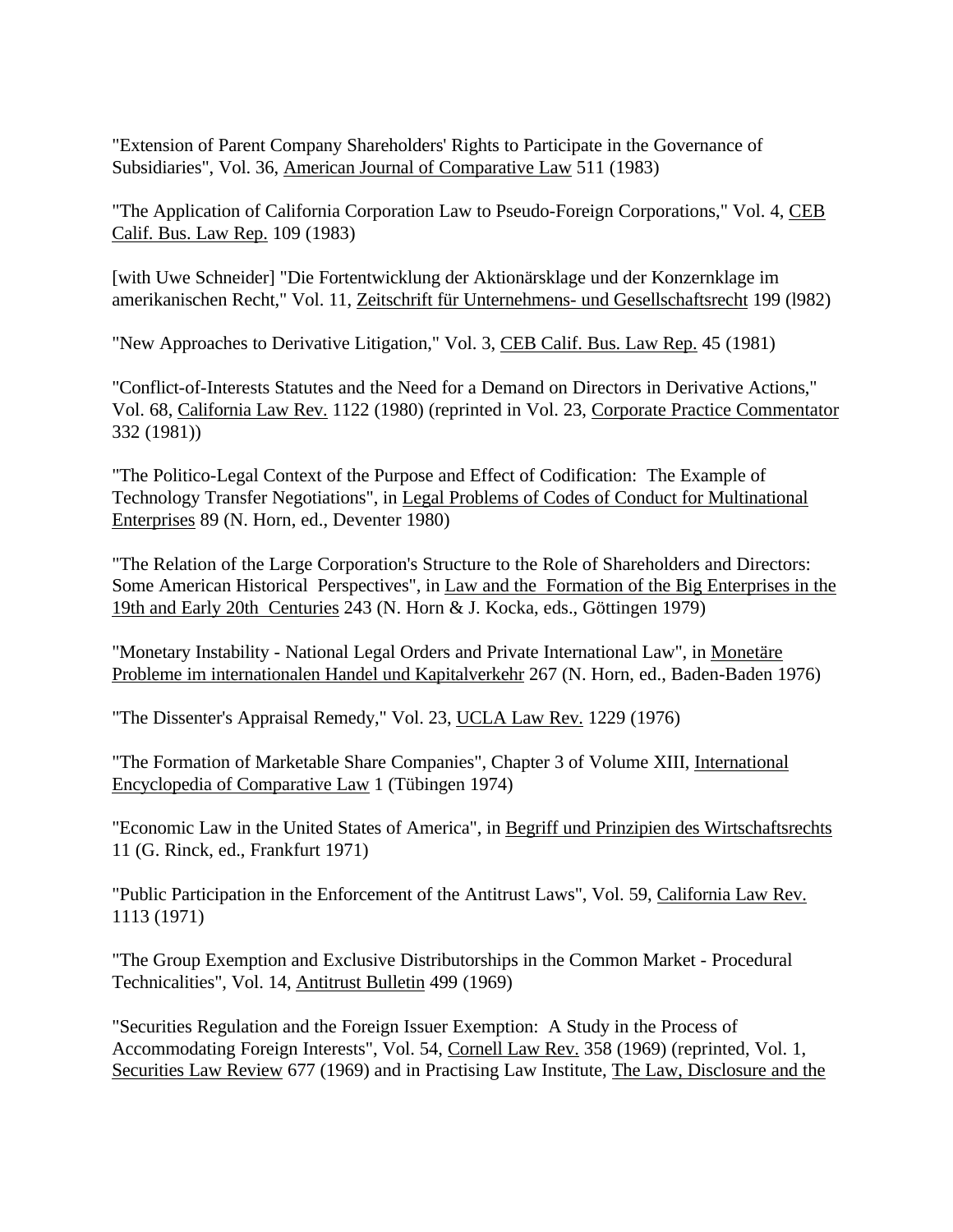Securities Market (New York 1970))

"Article 177 of the Rome Treaty as a Federalizing Device", Vol. 21, Stanford Law Rev. 1041 (1969)

"Boycotts and Restrictive Marketing Arrangements", Vol. 64, Michigan Law Rev. 671 (1968)

"Alternativen zum freien Wettbewerb? Der Fall des Mühlenkartells", in Vol. 131, Zeitschrift für das Gesamte Handelsrecht und Wirtschaftsrecht 9 (1968)

"Antitrust Policy in Modern Society: Dilemmas and Needs", in Das Unternehmen in der Rechtsordnung (Festschrift Kronstein) 345 (H. Coing,, K. Biedenkopf, & E.-J. Mestmäcker, eds., Karlsruhe 1967)

Il Secondo Caso 'Sabbatino' E L'Abolizione Da Parte del Congresso Della Dottrina Dell 'Act of State', in Diritto Internazionale, Vol. 20, 205 (1966)

"Die dem Patentmonopol innewohnenden Beschränkungen", Vol. 16, Wirtschaft und Wettbewerb 193 (1966) (a revised version of the next listed item)

"Restrictions Inherent in the Patent Monopoly: A Comparative Critique", Vol. 113, Pennsylvania Law Rev. 633 (1965)

"Incomplete Federalism: Jurisdiction Over Antitrust Matters in the European Economic Community", Vol. 52, California Law Rev. 56 (1964)

"Patent Licensing: A Case Study on Antitrust Regulation Within the European Economic Community", Vol. 9, Antitrust Bulletin 101 (1964)

Considerationi Sul Caso "Sabbatino", Diritto Internazionale, Vol. 18, 287 (1964)

[with Stefan A. Riesenfeld] "N.V. Algemene Transport- En Expeditie Onderneming Van Gend & Loss c. Administration Fiscale Néerlandaise: A Pioneering Decision of the Court of Justice of the European Communities," Vol. 58, American Journal of International Law 152 (1964)

"The Applicability of the German Cartel Law to Licenses of Foreign Patents", Vol. 8, Antitrust Bulletin 925 (1963)

"Antitrust Regulation Within the European Economic Community", Vol. 61, Columbia Law Review 402 (1961)

"Preferred Stock -- Law and Draftsmanship," Vol. 42, California Law Rev. 243 (1954) (reprinted in Drafting Opinions and Corporate Instruments 141 (Research & Documentation Corporation, ed., 1971) and in Corporate and Commercial Finance Agreements I-19 (S. Tomczak, ed., 1984))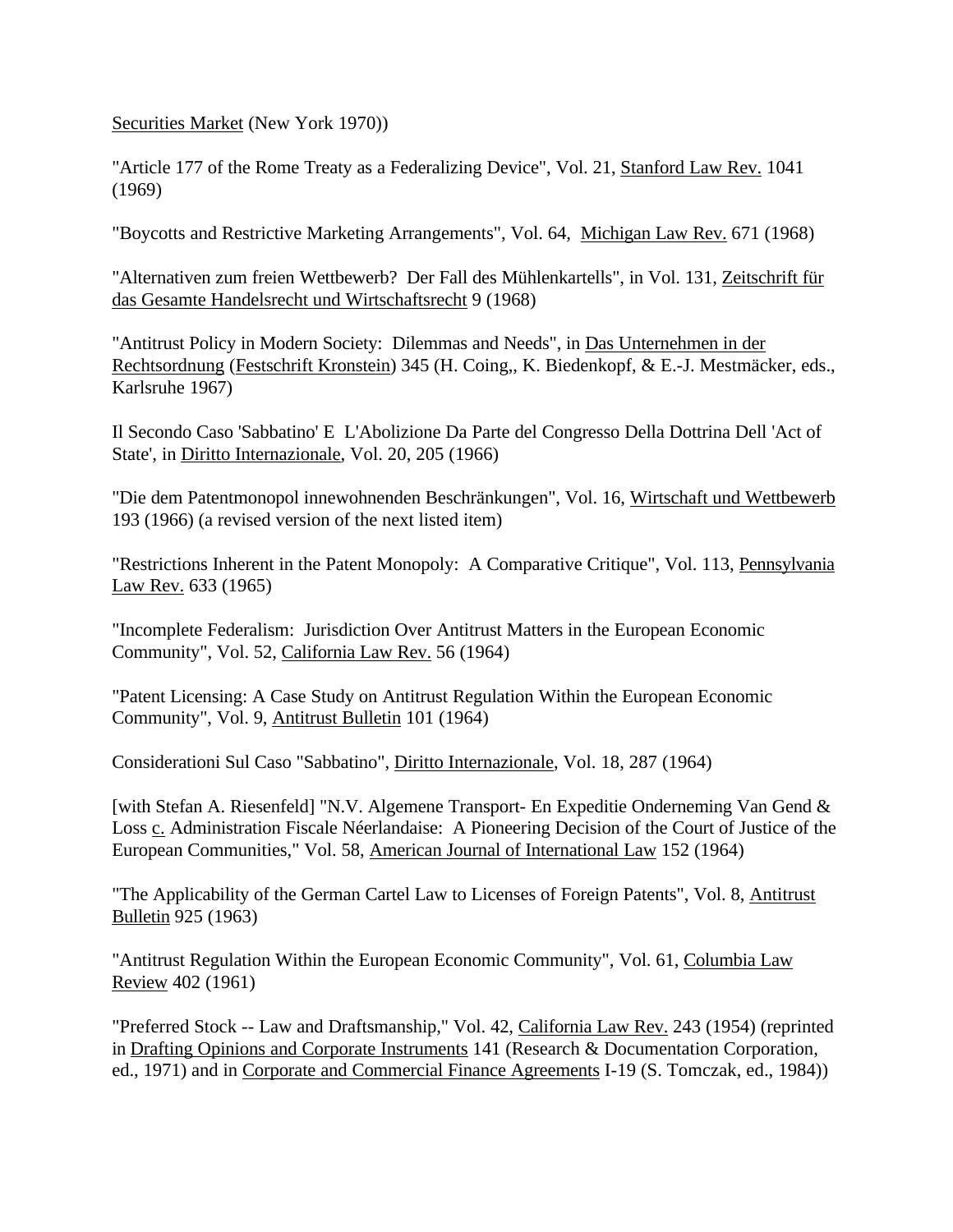### **Occasional Papers, Comments, and Teaching Materials**

"Richard W. Jennings," Vol. 88, California Law Review 260 (2000)

AIntroduction,@ [to California Law Review, eds., [AProfessor Stefan Albrecht Riesenfeld: A Tribute], Vol. 87 California Law Review 783 (1999)

AStefan Albrecht Riesenfeld 1908-1999,@ Vol. 47, American Journal of Comparative Law 1 (1999)

[with David Caron] AStefan A. Riesenfeld, International Law and the University of California,@ Vol. 16, Berkeley Journal of International Law 1 (1999)

"Hommage Américain," in Festschrift für Wolfgang Fikentscher 1 (Bernhard Großfeld et al., eds., Tübingen 1998)

"John G. Fleming, 1919-1997," Vol. 44, American Journal of Comparative Law 645 (1997)

"Rudolf B. Schlesinger -- A Tribute," Vol. 43, American Journal of Comparative Law 217 (1995)

"The challenges of the Symposium," Vers un nouvel ordre technologique pour une société (Symposium international III Europe -- Etats-Unis, Conférence des Grandes Écoles, Sophia-Antipolis, 1996) (1997)

Transnational Law: Background Materials, Southwestern Legal Foundation (annual editions, 1976 - 1984)

"Shareholder Disputes and Their Treatment," in Advising Small Businesses 307 (CEB California Business Law Institute, ed., 1982)

"The New California Limited Partnership Act: A Selective Comparison with Current California Law and with the (Draft) Revised Uniform Limited Partnership Law," in Partnerships 107 (ALI-ABA Resource Materials, 3d ed. 1982)

International Business Transactions: Background Materials, Southwestern Legal Foundation (annual editions, 1976-1981, 1996)

"Some Substantive Problems in Partnership Law," Vol. 5, ALI-ABA Course Materials Journal 35 (1980)

International Sales Law: Cases and Materials, University of California (1980)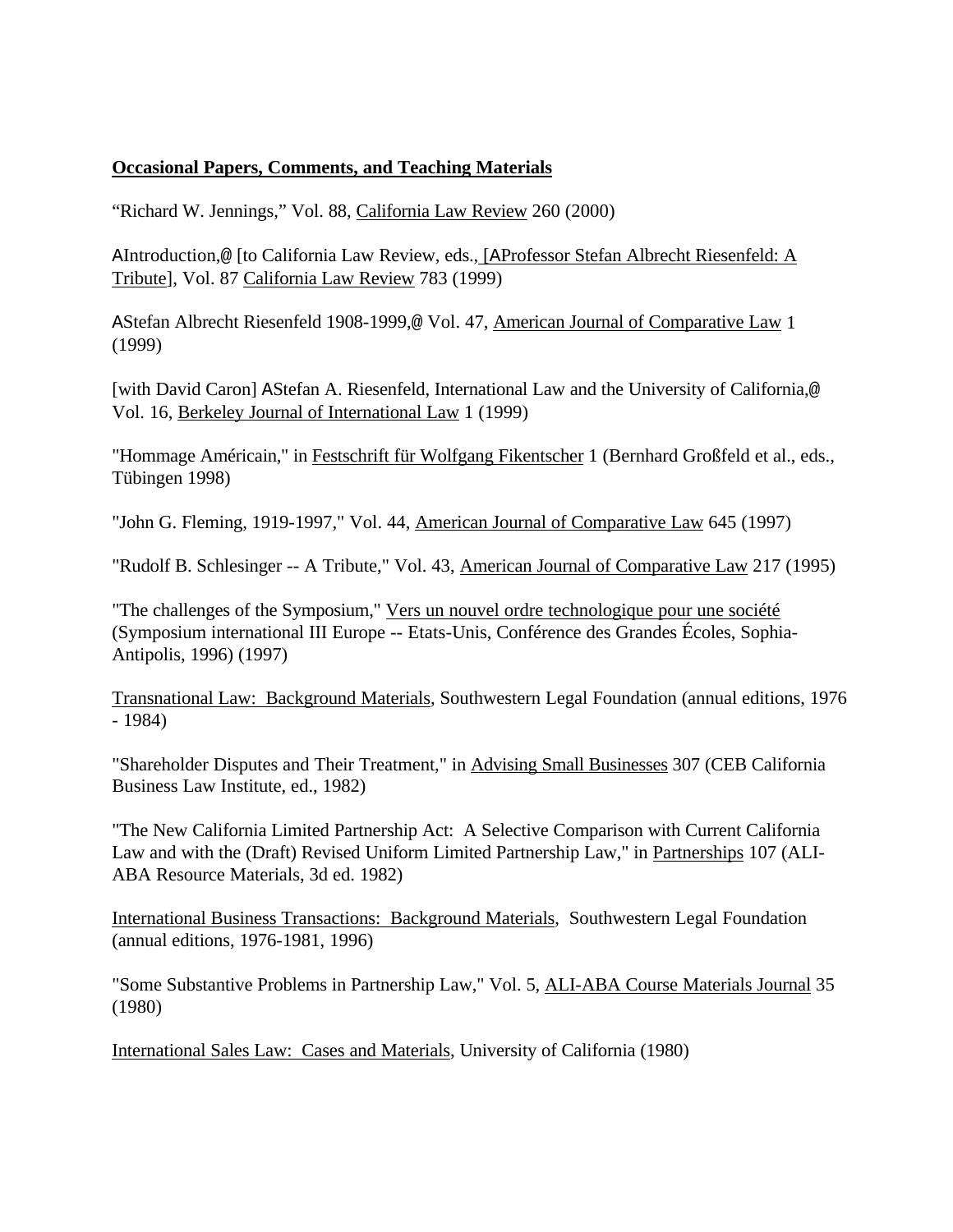"'Maldonado' Cases Could Lock Shareholders' Door," Legal Times of Washington, Oct. 13, 1980

"Supplement to Substantive Law of Partnerships: Uniform Partnership Act," in ALI-ABA Course of Study -- Partnerships: UPA, ULPA, Securities, Taxation, and Bankruptcy 23 (1979)

Industrial Property Law: A Training Manual, (4 volumes; prov. ed. 1977) (with R. Sunshine)

Legal Aspects of the Transfer of Technology: A Training Manual (prov. ed. 1977) (with R. Sunshine)

"Substantive Law of Partnerships: Uniform Partnership Act," in **ALI-ABA Course of Study --**Partnerships: UPA, ULPA, Securities, Taxation, and Bankruptcy 1 (1977)

"Proposed California General Corporation Law (AB 376)," UC Schools of Law, 21st Annual Summer Program for California Lawyers (1975)

"Report of Conference, Comparative Legal and Institutional Aspects of Public Interest Activity in the Environmental Sector", The Ford Foundation (mimeo, 1973)

[with Howard Latin] "The Computer and the Law," Vol. 6, Computer 18 (1973)

Developments in Doing Business Abroad -- 1972, CEB Syllabus (1972)

Compiler and Editor (of what was later published as): California Commissioner of Corporations, Official Opinions -- Policy Letters 1969-1971 (CEB 1972)

"Developments in Business Law," UC Schools of Law, 17th Annual Summer Program for California Lawyers (1971)

"Preventive Detention and the Disorder Problem", in Urban Research Corporation, Preventive Detention 204 (1971)

"Legal Problems of the High Technology Firm in International Operations", in UC Continuing Education in Engineering, The High Technology Firm in International Operations (1969)

(with Farmer, Frolik, Mehlmann, Phillips & Willmarth), CEB, How to Expand a Business Abroad (1968)

"Private Investment in the Developing Countries Today", in Vol. I, Development: International Law and Economics 73 (1967)

"Konzentration und Kartellrecht", Frankfurter Allgemeine Zeitung, Oct. 29, 1966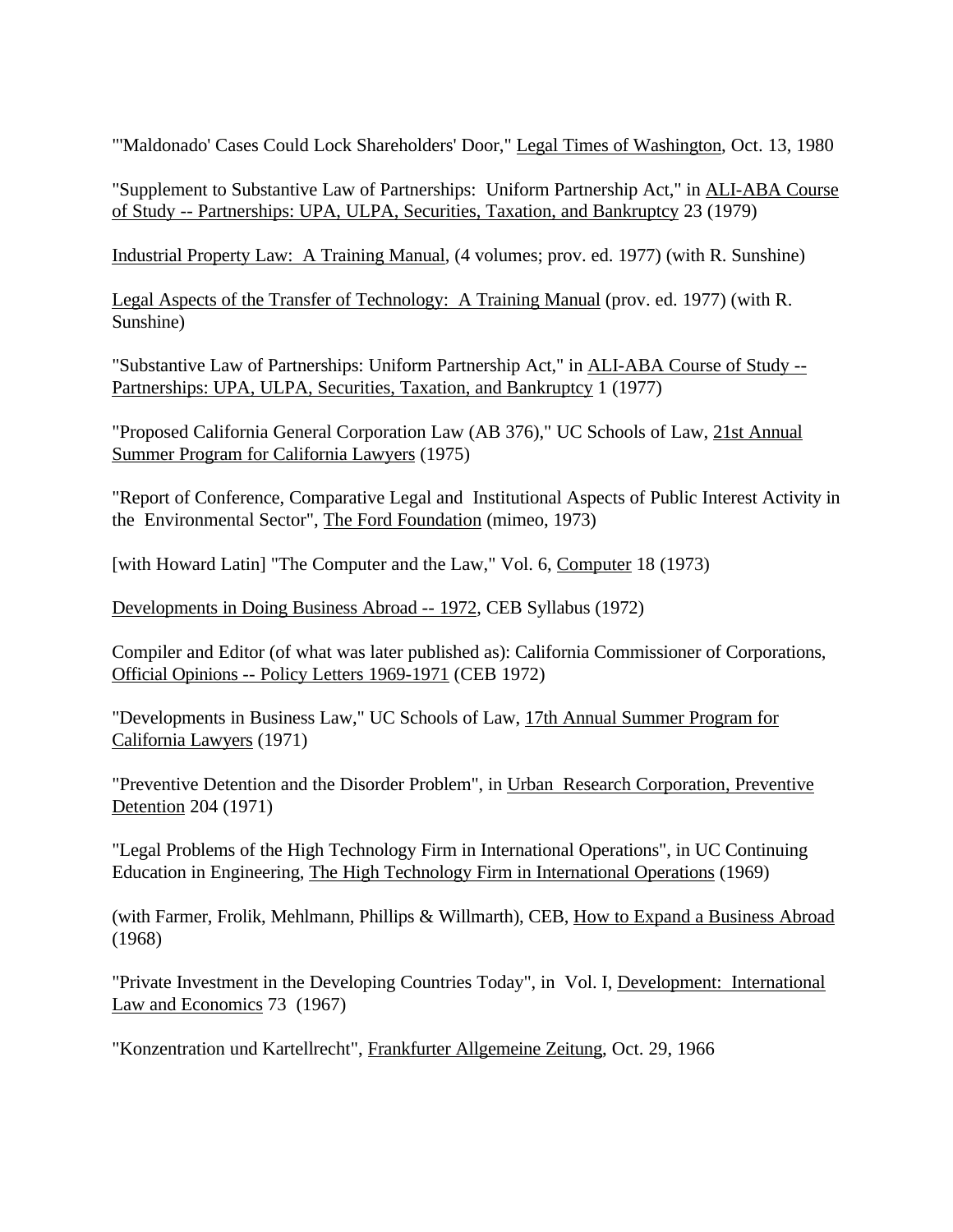(With Burnstein, Elson, Golde, Hill, Leonard, and Hesse), AAppellants= Opening Brief,@ People of the State of California, Plaintiff and Respondent, vs. Mario Savio and 571 Others, Defendants and Appellants (Criminal No. 235, Appellate Department of the Superior Court, County of Alameda, State of California 1966)

Contributor to Proceedings of the Fourth Cornell Law School Summer Conference on International Law, The Status of Domestic Jurisdiction (1962) Contributor to Proceedings of the Third Cornell Law School Summer Conference on International Law, International Law in National Courts (1960)

"The Non-Commissioned Lawyer in the Armed Services," Vol. 4, Student Lawyer 11 (1959)

Contributor to Proceedings of the First Cornell Law School Summer Conference on International Law, International Law in Progress (1957)

Notes, Vol. 37, Cornell Law Quarterly 84, 271 (1951/52); Vol. 36, Cornell Law Quarterly 369 (1951)

#### **Book Reviews**

[Review Essay] "Zur Wirkung deutscher Emigranten auf die Rechtsentwicklung in USA und Deutschland," Vol. 50, Juristenzeitung 611 (1995)

Tunc, Le Droit Americain des Sociétés Anonymes, Vol. 36, American Journal of Comparative Law 184 (1988)

Wiedemann, Gesellschaftsrecht, Vol. 31, American Journal of Comparative Law 536 (1983)

Stein, Harmonization of European Company Laws, Vol. 70, Michigan Law Rev. 1615 (1972)

Riegert, Das amerikanische Administrative Law, Vol. 17, American Journal of Comparative Law 311 (1969)

von Falkenhausen, Verfassungsrechtliche Grenzen der Mehrheitsherrschaft nach dem Recht der Kapitalgesellschaften, Vol. 17, American Journal of Comparative Law 476 (1969)

OECD, Guide to Legislation on Restrictive Business Practices, Vol. 52, Calif. Law Rev. 678 (1964)

Schwartz, Deutsches Internationales Kartellrecht, Vol. 52, Calif. Law Rev. 45l (1964)